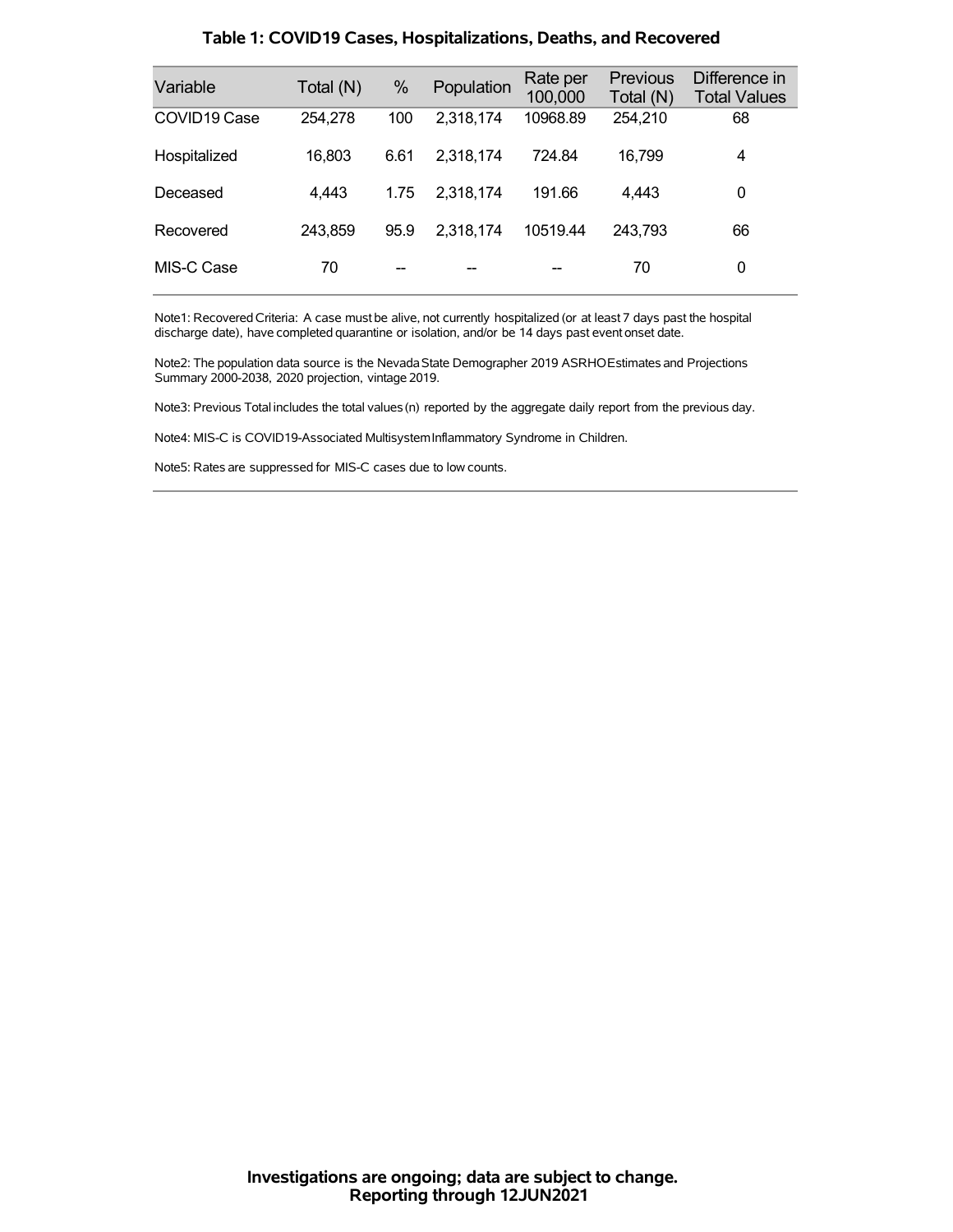## **Table 2: COVID19 Cases**

| Variable                            | Outcome                           | N      | %    | Population | Rate per<br>100,000 |
|-------------------------------------|-----------------------------------|--------|------|------------|---------------------|
| Age Categories                      | Aged 4 or less                    | 5249   | 2.06 | 149,165    | 3518.9              |
|                                     | Aged 5 to 17                      | 24449  | 9.62 | 406,595    | 6013.1              |
|                                     | Aged 18 to 24                     | 31837  | 12.5 | 216,762    | 14688               |
|                                     | Aged 25 to 49                     | 116391 | 45.8 | 803,732    | 14481               |
|                                     | Aged 50 to 64                     | 49202  | 19.3 | 423,461    | 11619               |
|                                     | Aged 64+                          | 27061  | 10.6 | 318,459    | 8497.5              |
|                                     | Unknown                           | 89     | 0.04 |            |                     |
| <b>Birth Sex</b>                    | Female                            | 130166 | 51.2 | 1,160,285  | 11218               |
|                                     | Male                              | 122017 | 48.0 | 1,157,889  | 10538               |
|                                     | Unknown                           | 2095   | 0.82 |            |                     |
| Race/Ethnicity                      | Hispanic                          | 83385  | 32.8 | 763,053    | 10928               |
|                                     | White                             | 63678  | 25.0 | 1,006,929  | 6324.0              |
|                                     | <b>Black</b>                      | 19788  | 7.78 | 262,671    | 7533.4              |
|                                     | Asian or Pacific Islander         | 19297  | 7.59 | 270,209    | 7141.5              |
|                                     | American Indian, Eskimo, or Aleut | 383    | 0.15 | 15,311     | 2501.4              |
|                                     | Other                             | 18073  | 7.11 |            |                     |
|                                     | Unknown                           | 49674  | 19.5 |            |                     |
| <b>Underlying Medical Condition</b> | Yes                               | 50238  | 19.8 |            |                     |
|                                     | No/Unknown                        | 204040 | 80.2 |            |                     |

Note1: Breakdown of Race is exlusivelynon-Hispanic.

Note2: Underlying Medical Condition is any identified health condition.

Note3: The population data source is the NevadaState Demographer 2019 ASRHOEstimates and Projections Summary 2000-2038, 2020 projection, vintage 2019.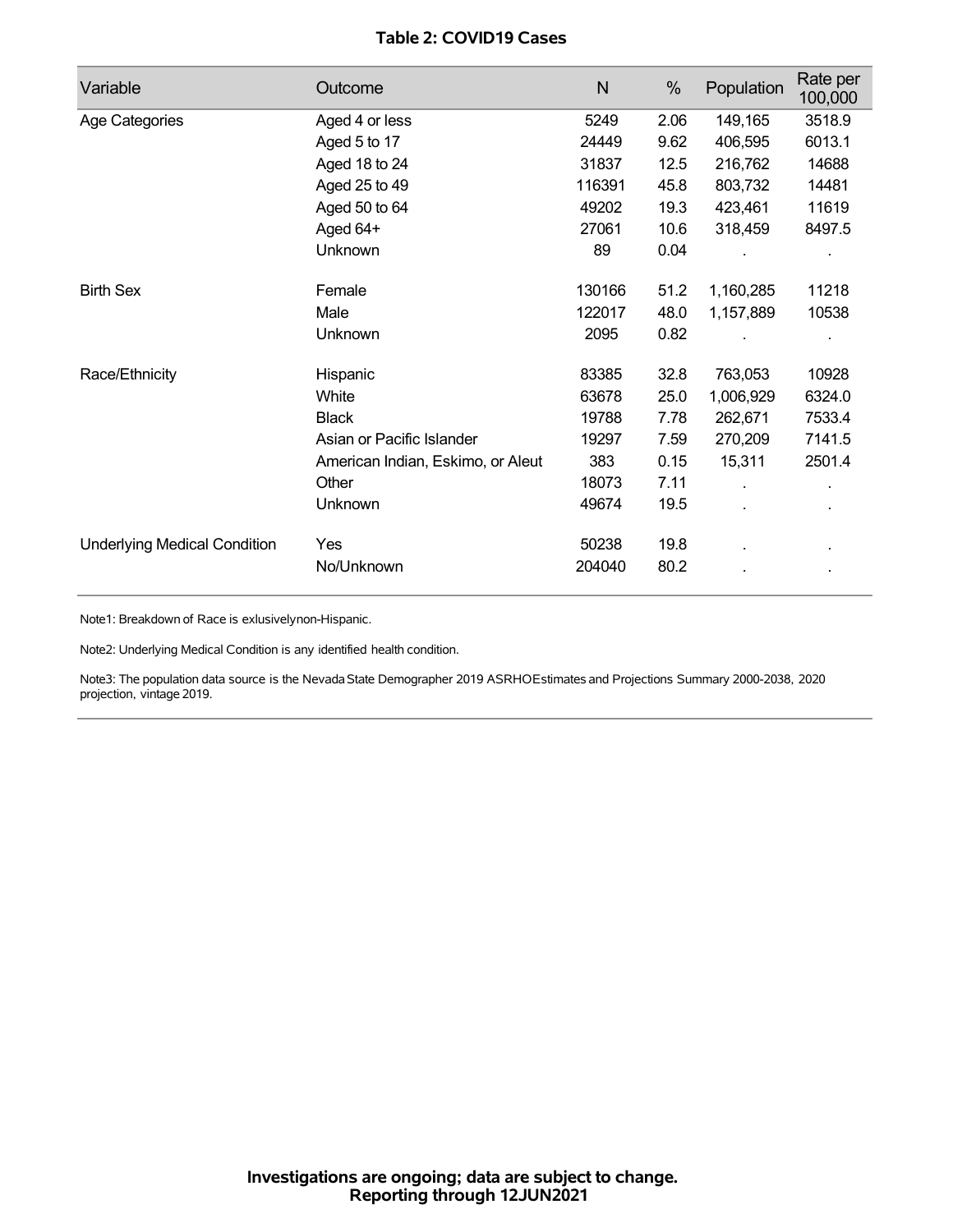| Variable         | Outcome                           | N    | %                | Population | Rate per<br>100,000 |
|------------------|-----------------------------------|------|------------------|------------|---------------------|
| Age Categories   | Aged 4 or less                    | 113  | 0.7              | 149,165    | 75.76               |
|                  | Aged 5 to 17                      | 195  | 1.2              | 406,595    | 47.96               |
|                  | Aged 18 to 24                     | 363  | $2.2\phantom{0}$ | 216,762    | 167.46              |
|                  | Aged 25 to 49                     | 3951 | 23.5             | 803,732    | 491.58              |
|                  | Aged 50 to 64                     | 4718 | 28.1             | 423,461    | 1114.2              |
|                  | Aged 64+                          | 7461 | 44.4             | 318,459    | 2342.8              |
|                  | Unknown                           | 2    | 0.0              |            |                     |
| <b>Birth Sex</b> | Female                            | 7423 | 44.2             | 1,160,285  | 639.76              |
|                  | Male                              | 9355 | 55.7             | 1,157,889  | 807.94              |
|                  | Unknown                           | 25   | 0.1              |            |                     |
| Race/Ethnicity   | Hispanic                          | 5059 | 30.1             | 763,053    | 662.99              |
|                  | White                             | 5872 | 34.9             | 1,006,929  | 583.16              |
|                  | <b>Black</b>                      | 2196 | 13.1             | 262,671    | 836.03              |
|                  | Asian or Pacific Islander         | 1878 | 11.2             | 270,209    | 695.02              |
|                  | American Indian, Eskimo, or Aleut | 30   | 0.2              | 15,311     | 195.93              |
|                  | Other                             | 646  | 3.8              |            |                     |
|                  | Unknown                           | 1122 | 6.7              |            |                     |

## **Table 3: COVID19 Hospitalizations - General Characteristics**

Note1: Breakdown of Race is exlusivelynon-Hispanic.

Note2: The population data source is the Nevada State Demographer 2019 ASRHOEstimates and Projections Summary 2000-2038, 2020 projection, vintage 2019.

Note3: Rates for categories with fewer than 12 cases are suppressed due to high relative standard error.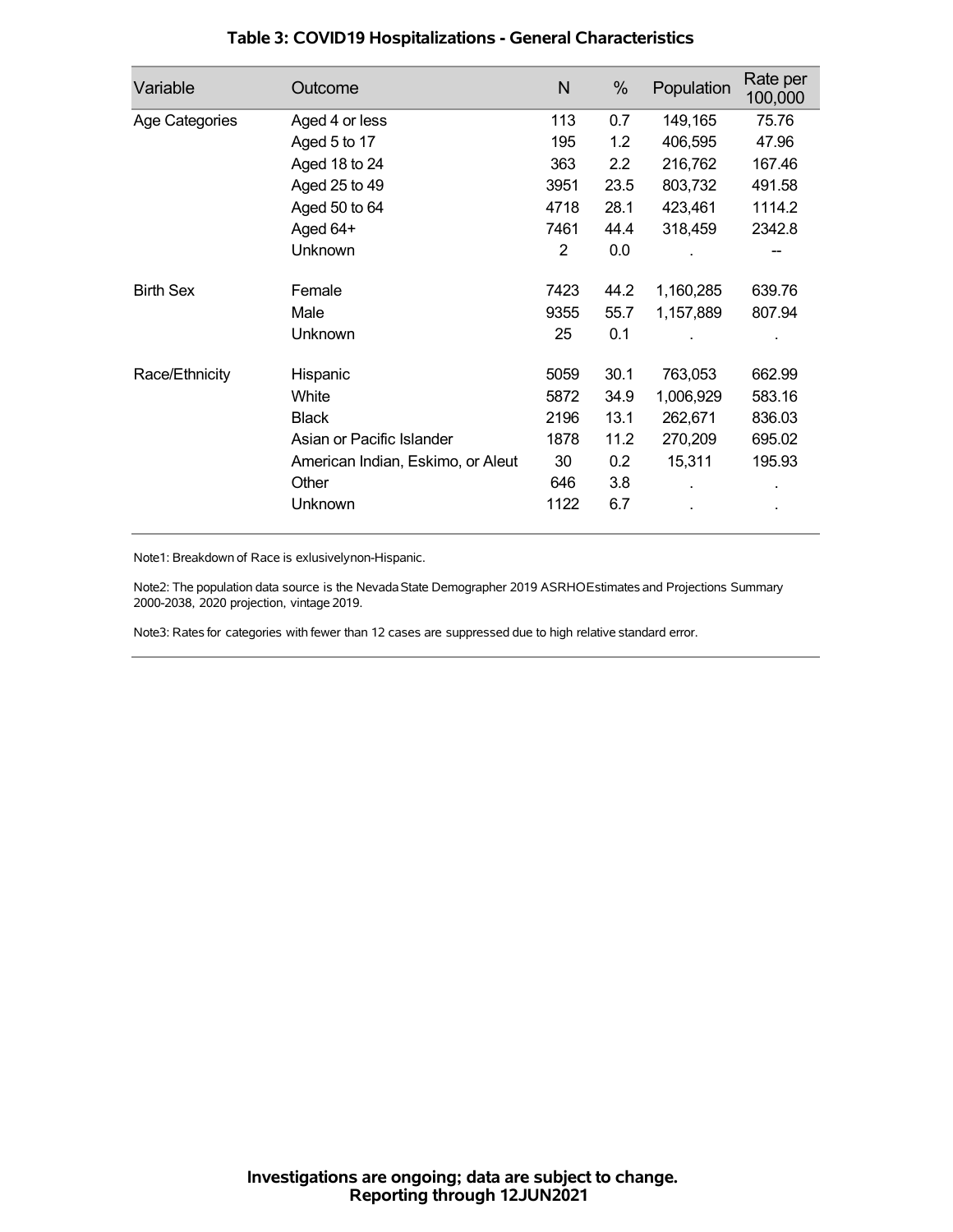| Variable                            | Outcome   | N     | $\%$ |
|-------------------------------------|-----------|-------|------|
| Deceased                            | Yes       | 3762  | 22.4 |
|                                     | <b>No</b> | 13041 | 77.6 |
| ICU                                 | Yes       | 4386  | 26.1 |
|                                     | <b>No</b> | 12417 | 73.9 |
| Intubated                           | Yes       | 2144  | 12.8 |
|                                     | <b>No</b> | 14659 | 87.2 |
| <b>Underlying Medical Condition</b> | Yes       | 10731 | 63.9 |
|                                     | <b>No</b> | 6072  | 36.1 |
| Hypertension                        | Yes       | 6182  | N/A  |
| Immunocompromised                   | Yes       | 367   | N/A  |
| <b>Chronic Heart Disease</b>        | Yes       | 2158  | N/A  |
| <b>Chronic Liver Disease</b>        | Yes       | 218   | N/A  |
| <b>Chronic Kidney Disease</b>       | Yes       | 1491  | N/A  |
| <b>Diabetes</b>                     | Yes       | 4727  | N/A  |
| Neurologic/Neurodevelopmental       | Yes       | 769   | N/A  |
| <b>Chronic Lung Disease</b>         | Yes       | 2578  | N/A  |
| <b>Historically Healthy</b>         | Yes       | 3173  | N/A  |
| Other                               | Yes       | 4346  | N/A  |

# **Table 4: COVID19 Hospitalizations - Morbidity**

Note1: Underlying Medical Condition is any identified health condition.

Note2: The breakdown of health conditions are not mutually exlusive(i.e., a person can have more than one risk factor).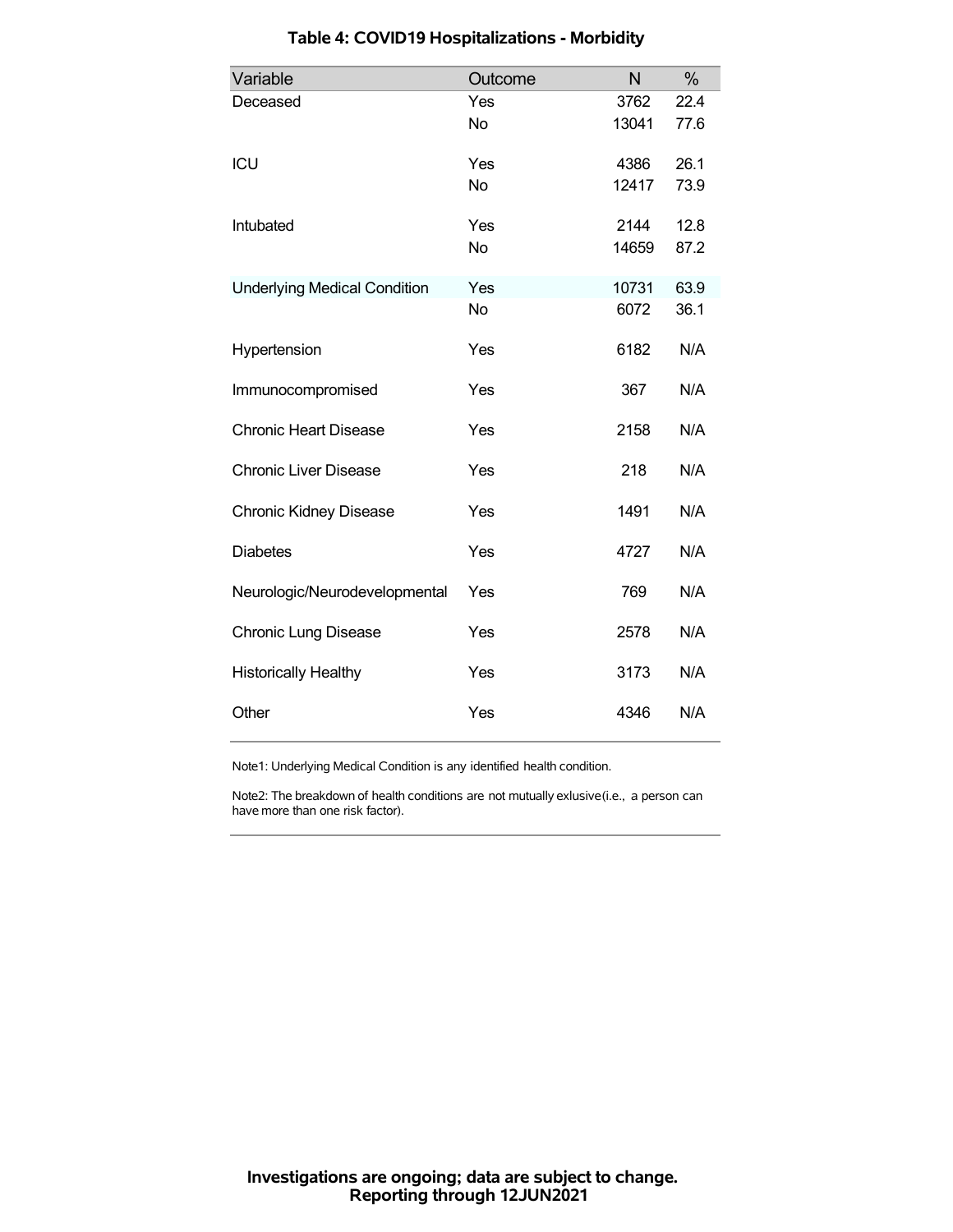| Variable         | Outcome                           | N    | %    | Population | Rate per<br>100,000 |
|------------------|-----------------------------------|------|------|------------|---------------------|
| Age Categories   | Aged 5 to 17                      | 4    | 0.1  | 406,595    |                     |
|                  | Aged 18 to 24                     | 9    | 0.2  | 216,762    |                     |
|                  | Aged 25 to 49                     | 309  | 7.0  | 803,732    | 38.45               |
|                  | Aged 50 to 64                     | 886  | 19.9 | 423,461    | 209.23              |
|                  | Aged 64+                          | 3235 | 72.8 | 318,459    | 1015.8              |
| <b>Birth Sex</b> | Female                            | 1668 | 37.5 | 1,160,285  | 143.76              |
|                  | Male                              | 2768 | 62.3 | 1,157,889  | 239.06              |
|                  | Unknown                           | 7    | 0.2  |            |                     |
| Race/Ethnicity   | Hispanic                          | 1220 | 27.5 | 763,053    | 159.88              |
|                  | White                             | 2001 | 45.0 | 1,006,929  | 198.72              |
|                  | <b>Black</b>                      | 530  | 11.9 | 262,671    | 201.77              |
|                  | Asian or Pacific Islander         | 615  | 13.8 | 270,209    | 227.60              |
|                  | American Indian, Eskimo, or Aleut | 11   | 0.2  | 15,311     |                     |
|                  | Other                             | 46   | 1.0  |            | $\blacksquare$      |
|                  | Unknown                           | 20   | 0.5  |            |                     |

### **Table 5: COVID19 Deaths - General Characteristics**

Note1: Breakdown of Race is exlusivelynon-Hispanic.

Note2: The population data source is the Nevada State Demographer 2019 ASRHOEstimates and Projections Summary 2000-2038, 2020 projection, vintage 2019.

Note3: Rates for categories with fewer than 12 cases are suppressed due to high relative standard error.